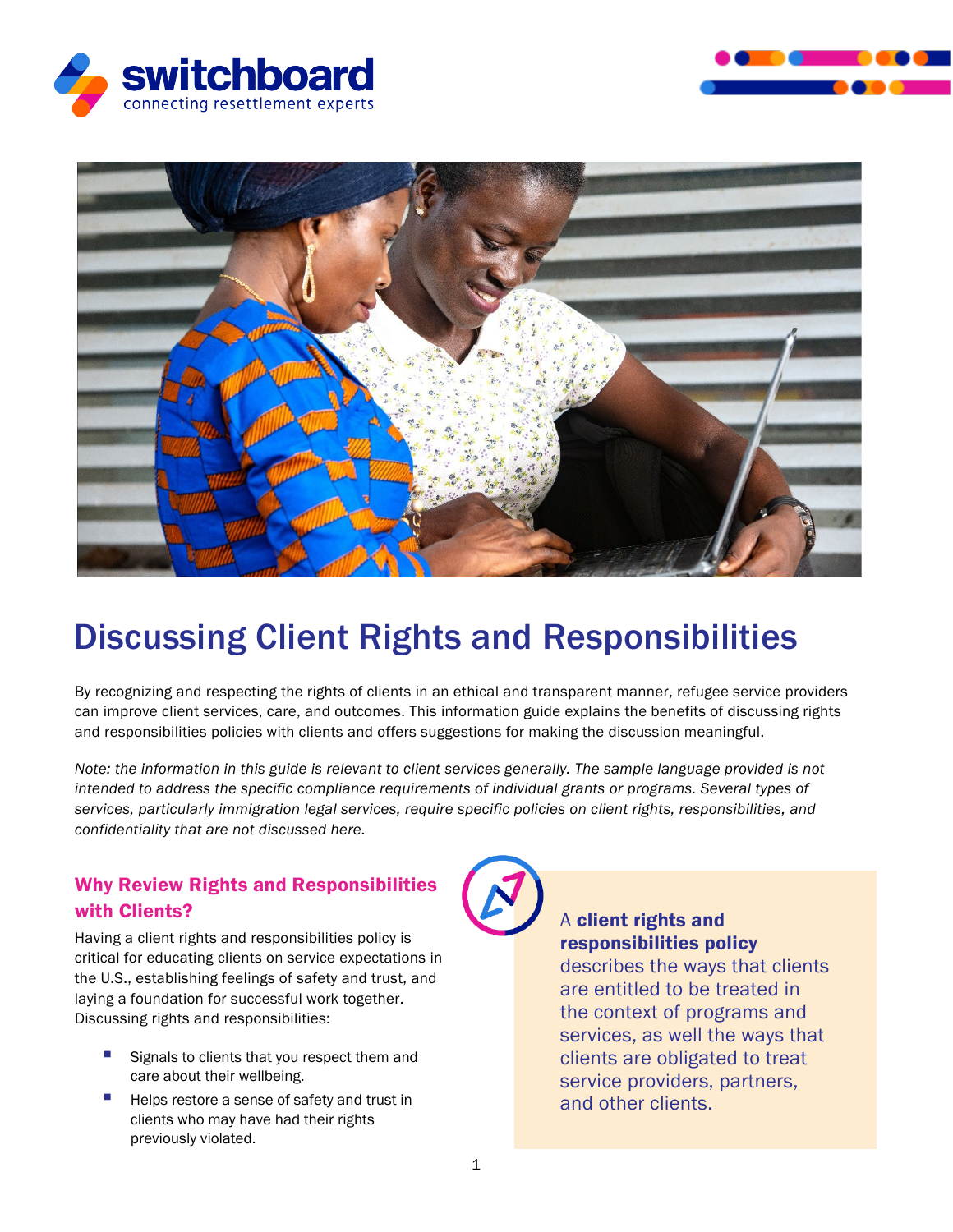- Educates clients about what to expect from your organization and other service providers in the United States.
- Empowers clients and informs them of their options by letting them know what they can do when their rights are violated.
- Tells clients exactly what you do with their information, which can decrease distrust or misunderstandings.
- Helps clients make informed choices about what information to share, and what will happen to certain information if they choose to share it.
- **Proactively sets expectations for how clients** are expected to engage with programs, services, and staff, which can contribute to fewer negative events for both staff and clients.
- Provides staff and clients with a shared foundation of understanding, which can be helpful if staff have to break confidentiality (privacy) or hold a client accountable because of certain behaviors.

### Who Should Be Involved in the Discussion?

Client rights and responsibilities should be reviewed with all adult clients entering services; with youth clients who are entering services independently; and with the parents, guardians or caregivers of children and youth who are entering services with parental consent. In general, use the following guidelines:

- Adults over age 18 Review with each individual who is entering services (not with each case or family as a whole).
- Youth aged 13 to 17 Review with each individual who is entering services independently (where parent/guardian/ caregiver consent is not needed to enter services). If the youth is entering services with parental/guardian/caregiver consent, review with both youth and parent/guardian/ caregiver.
- **Children under age 13** Review with parent/ guardian/caregiver.

## Sample Scripts

"Before I ask you any questions today, I want to make sure you understand your rights. It is important to me and to [Organization Name] that you know what you can expect from us, what we expect from you, and what you can do if you have any concerns. If you have any questions or concerns, or if you don't understand something, please let me know."

Even if these topics have been discussed previously, it can deepen trust and rapport to review them, particularly when a client enters a new program. For example, you might say, "When you entered services at [Organization Name], another staff member discussed our Client Rights and Responsibilities Policy with you. But I want to review a few things again so you know what you can expect from me and you have another opportunity to ask any questions."

Pause frequently and ask clients if they have questions. Sometimes it helps to use examples. For instance, when discussing confidentiality, you might say, "Confidentiality means I won't share your information unless you tell me in writing that it is OK. I won't share your information with your family members, other clients in our program, your boss, your friends, or anyone else."

Sometimes a client may disagree with or decline to sign the rights and responsibilities form. In this case, you might say: "I understand that you don't want to sign this form. I want you to know that I will sign my part, noting that I have discussed the form as required, and I will note that you have declined to sign. Please know that this may impact your participation in [Organization Name] services. Would you like to discuss this again at a later time?" Then, based on your program, organization, or funder policies, determine whether services can continue without the client's agreement on the Rights and Responsibilities Policy.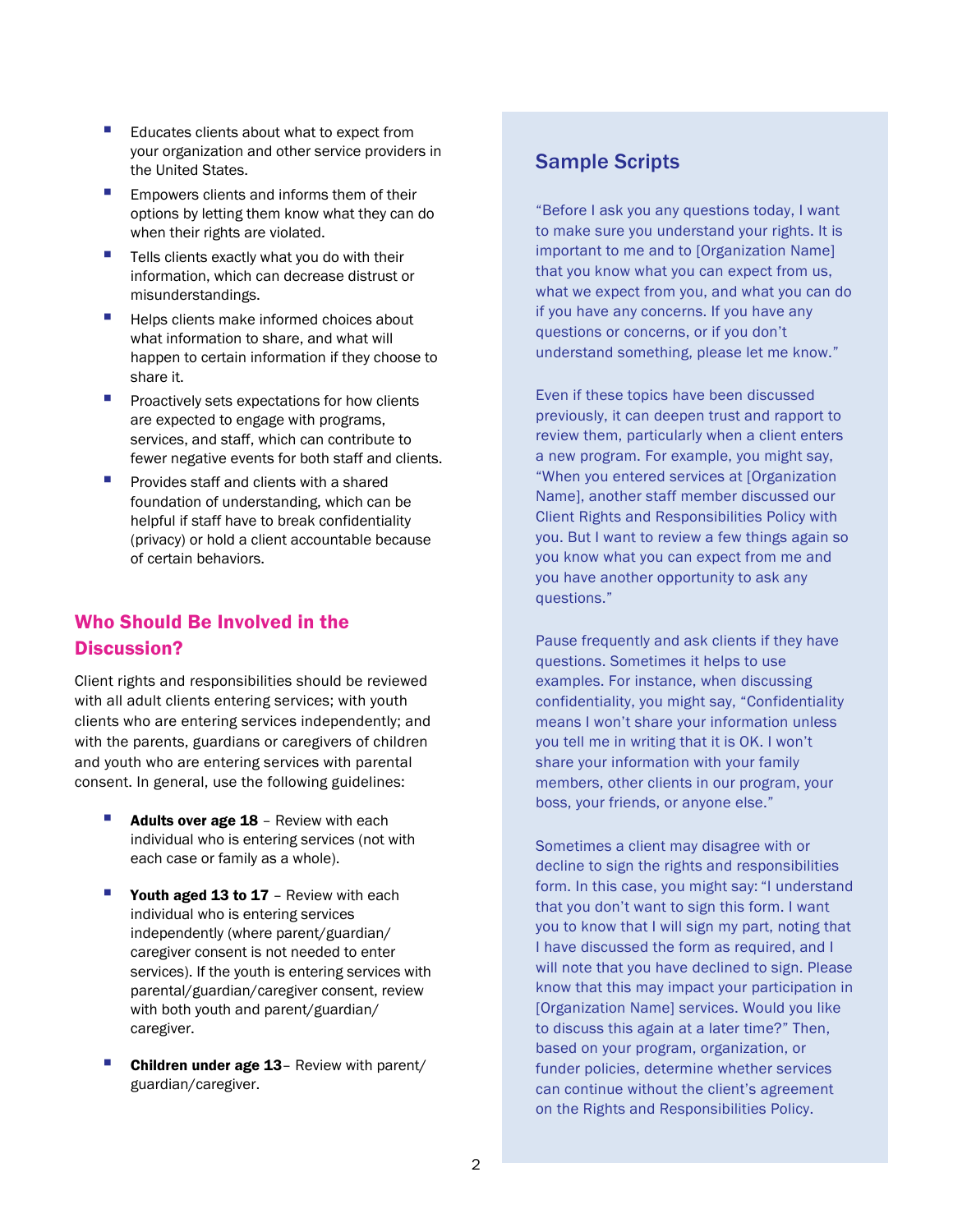## When Should the Conversation Take Place?

It is helpful to review rights and responsibilities as early as possible: ideally at the initial intake meeting, orientation, or assessment. If a client is already enrolled in other programs, check whether rights and responsibilities have already been discussed by reviewing documentation in the client's file or your client database. Even when this information has already been discussed, it can sometimes be helpful to review again. Times when this might be useful include cases where:

- **the client has questions about rights and** responsibilities;
- the client has demonstrated that they may not understand the information previously discussed;
- **a** a significant period of time has elapsed since the policy was last reviewed (including cases where a client entered services at a young age and has become of age to review and sign documents independently, or where the client is reentering services after exiting them);
- $\blacksquare$  there is a dispute related to rights and responsibilities (including cases where a client needs to exit services prematurely); or
- **U** your Client Rights and Responsibilities Policy has changed.

#### What Should the Discussion Look Like?

Your organization or program policies will determine the specific information you cover in discussions on client rights and responsibilities. Switchboard has developed a customizable [Client Rights and](https://switchboardta.org/wp-content/uploads/2022/02/Switchboard-Template-Rights-and-Responsibilities.docx)  [Responsibilities Template](https://switchboardta.org/wp-content/uploads/2022/02/Switchboard-Template-Rights-and-Responsibilities.docx) that provides sample language that you can modify and use based on your needs and priorities. The box at top right summarizes the concepts covered in this template.

Regardless of the specific content you include, be sure to discuss rights and responsibilities in a warm and conversational manner. Clients may bring varied understandings and prior experiences with these concepts, so be patient and keep an open mind. You may need to repeat or rephrase certain ideas.

## Client Rights and Responsibilities Template

**Switchboard's customizable Client Rights** [and Responsibilities](https://switchboardta.org/wp-content/uploads/2022/02/Switchboard-Template-Rights-and-Responsibilities.docx) Template discusses the following themes related to client rights:

- **Respect**
- **Nondiscrimination**
- **Safety**
- **Language**
- **Confidentiality**
- **Photography and Recording**
- **Research**
- **Access to Services**
- Records and Documents
- $\blacksquare$  Feedback
- **Termination of Services**

#### It also discusses the following client responsibilities:

- Respect
- Nondiscrimination
- **Safety**
- **Confidentiality**
- Providing Information
- **Reporting Changes**
- **Keeping Appointments**
- **Compliance**

Use each talking point as an opportunity to educate or clarify expectations. Consider paraphrasing where appropriate, while still working to ensure all key points are understood.

Several terms covered in rights and responsibilities policies may be challenging to translate. Wherever possible, consult staff and interpreters who share clients' languages and cultures about the most appropriate ways to talk about key concepts. To improve consistency, it is ideal to translate forms into common client languages in advance, rather than rely on individual interpreters for sight translation.